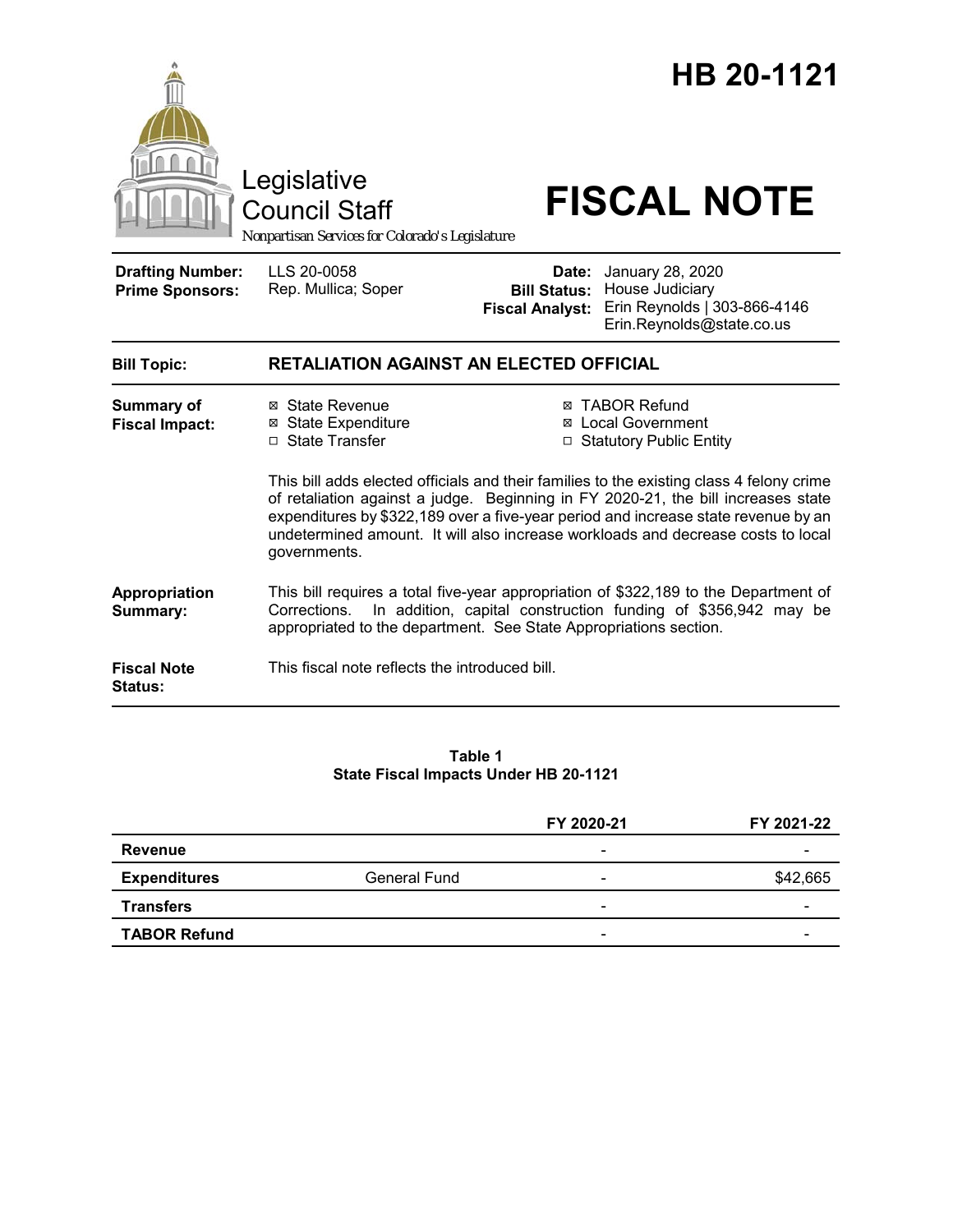January 28, 2020

# **Summary of Legislation**

This bill adds elected officials and their families to the existing class 4 felony of retaliation against a judge if an individual makes a credible threat or commits an act of harassment or an act of harm or injury upon a person or property as retaliation or retribution. Elected official is defined to mean any person who is serving in an elected position in the state of Colorado at any level of government.

# **Comparable Crime Analysis**

Legislative Council Staff is required to include certain information in the fiscal note for any bill that creates a new crime, changes the classification of an existing crime, or changes an element of an existing crime. The following sections outline data on crimes that are comparable to the offense in this bill and discuss assumptions on future rates of criminal convictions under the bill.

**Prior conviction data.** This bill changes the element of the existing offense of retaliation against a judge by adding retaliation against an elected official. From January 1, 2016, to December 31, 2019, eight total cases have been convicted and sentenced for this offense, for an approximate average of three per year. Of the persons convicted, all eight were male. Demographically, seven were White and one was classified as "Other."

**Assumptions.** Based on an average of three cases per year charged under the existing offense, the fiscal note assumes that there will be approximately three new cases and at least one new conviction for the modified class 4 felony per year.

#### **State Revenue**

By modifying an existing felony offense, the bill will increase state revenue from criminal fines and court fees by a minimal amount beginning in FY 2020-21, credited to the Fines Collection Cash Fund, various other cash funds in the Judicial Department, and the General Fund. The fine penalty for a class 4 felony ranges from \$2,000 to \$500,000. Additionally, court fees may be imposed on a case-by-case basis for a variety of court-related costs, such as probation supervision, drug surcharges, or late fees. Because the courts have the discretion of incarceration, imposing a fine, or both, a precise state revenue impact cannot be determined. Criminal fine and court fee revenue is subject to TABOR.

#### **State Expenditures**

Beginning in FY 2020-21, the bill will increase state General Fund expenditures by at least \$322,189 in the Department of Corrections (DOC) over a five-year period. The bill may also potentially increase future capital construction costs in the DOC, as discussed below. Finally, the bill will increase workload and costs in the Judicial Department and agencies that provide representation to indigent persons.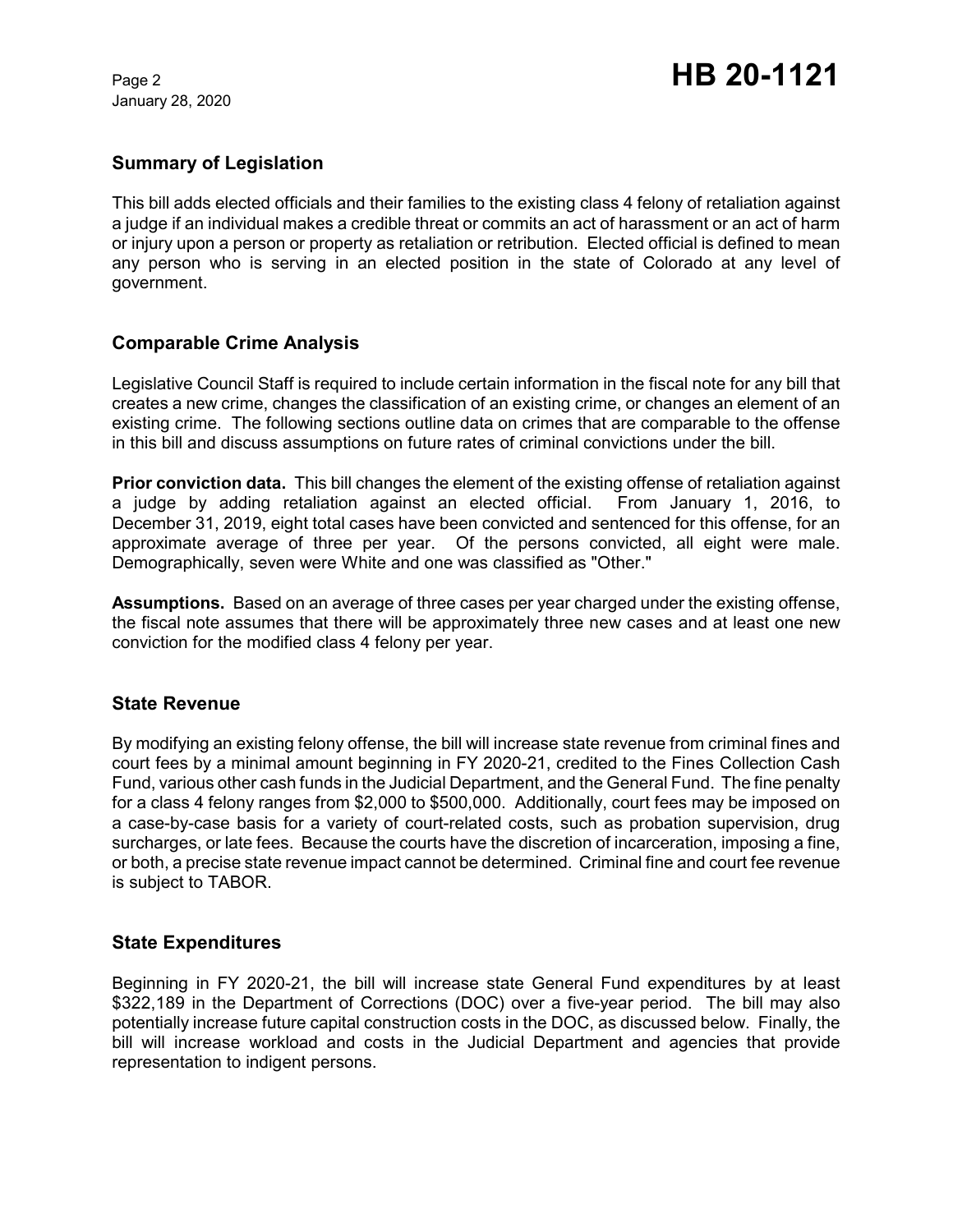January 28, 2020

**Department of Corrections operating and parole costs (five-year fiscal impact).** Based on the assumptions provided in the Comparable Crime Analysis section, this bill increases prison operating and parole costs for the DOC by a total of \$322,189 over the five-year period beginning in FY 2020-21. The fiscal note assumes no prison operating impacts will occur in the first year due to the amount of time required for criminal filing, trial, disposition and sentencing of each case. Once an offender is released from prison, he or she is assigned to parole. Table 2 shows the estimated cost of the bill over the next five fiscal years.

| <b>Fiscal Year</b> | <b>Estimated</b><br><b>Bed Impact</b> | <b>Estimated</b><br><b>Parole Impact</b> | Total<br><b>Operating Cost</b> |
|--------------------|---------------------------------------|------------------------------------------|--------------------------------|
| FY 2020-21         |                                       | -                                        |                                |
| FY 2021-22         | 1.0                                   |                                          | \$42,665                       |
| FY 2022-23         | 2.0                                   |                                          | \$85,330                       |
| FY 2023-24         | 2.1                                   | 0.9                                      | \$94,166                       |
| FY 2024-25         | 2.1                                   | 1.9                                      | \$100,028                      |
| <b>Total Cost</b>  |                                       |                                          | \$322,189                      |

### **Table 2 Prison and Parole Costs Under Bill**

**Department of Corrections capital construction costs.** In addition to the five-year operating and parole impacts discussed above, Section 2-2-703, C.R.S. requires that the General Assembly consider increased capital construction costs for the DOC to house additional inmates. Based on the average per bed construction costs of previous prison facilities, capital construction costs of \$356,942 would be required to increase prison bed space in line with the estimated increase in prison population under this bill. If the General Assembly determines that additional prison bed space is needed, this bill should include a transfer of General Fund to the Capital Construction Fund and a reappropriation of this funding to the Corrections Expansion Reserve Fund. Money in the Corrections Expansion Reserve Fund is available for future DOC construction projects, which would be identified and funded through the annual budget process based on the state's overall prison needs.

**Judicial Department***.* This bill will increase costs and workload for the trial courts in the Judicial Department to process additional criminal case filings. To the extent that offenders are sentenced to probation, costs and workload in the Division of Probation will increase. Costs and workload may also increase in the agencies that provide representation to indigent persons, including the Office of the State Public Defender and the Office of Alternate Defense Council. Overall, it is assumed that this workload can be accomplished within existing appropriations. Should a change in funding be required for any agency or division with the Judicial Department, the fiscal note assumes it will be addressed through the annual budget process.

**TABOR refunds.** The bill is expected to increase state General Fund obligations for TABOR refunds in FY 2020-21 and FY 2021-22. Under current law and the December 2019 Legislative Council Staff forecast, the bill will correspondingly increase the amount refunded to taxpayers via sales tax refunds made available on income tax returns for tax years 2021 and 2022, respectively. A forecast of state revenue subject to TABOR is not available beyond FY 2021-22.